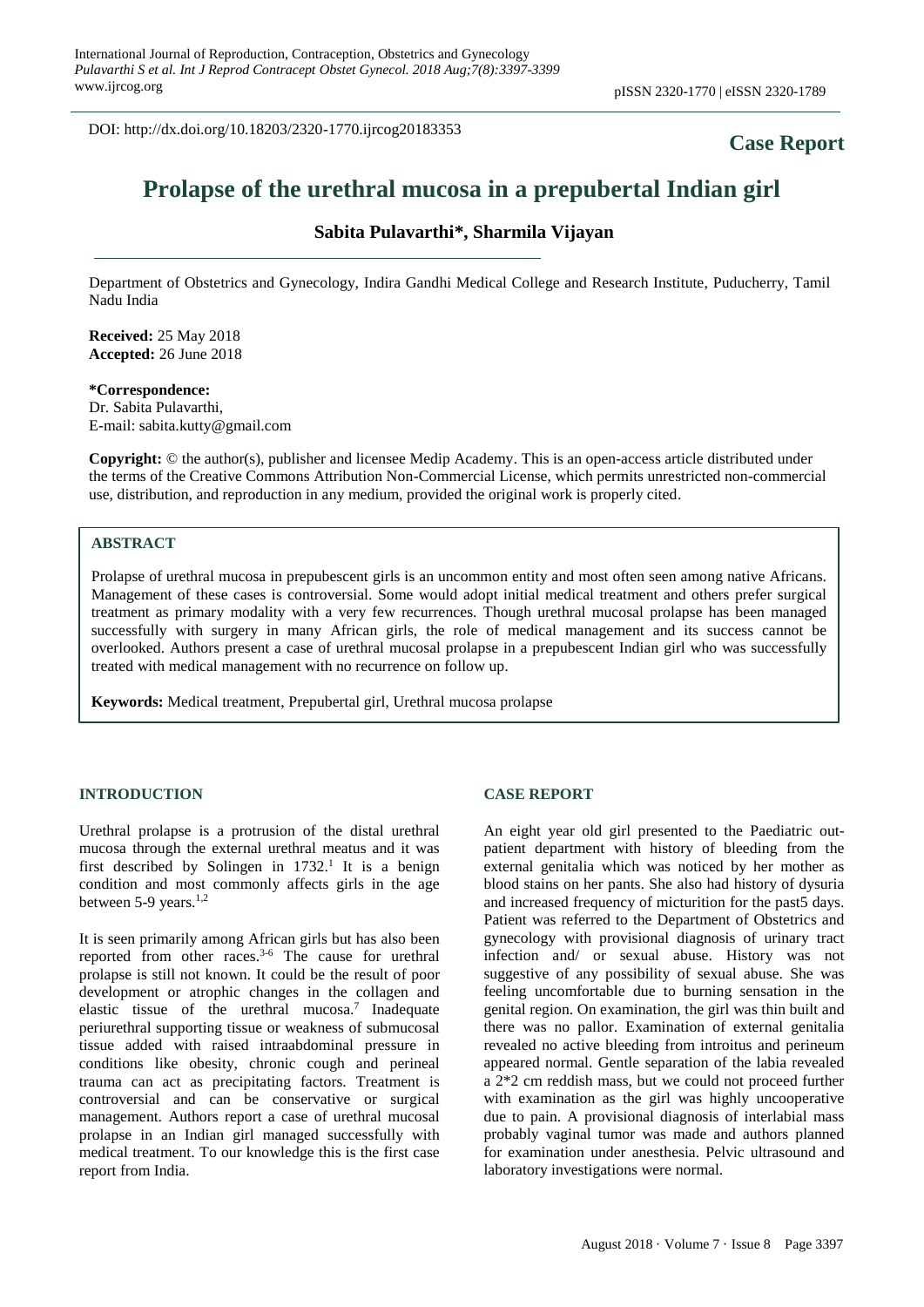Examination under anesthesia revealed a normal introitus and vagina mucosa. There was a well circumscribed, erythematous, doughnut shaped mass at the urethral meatus. An infant feeding tube was passed through the center of mass which drained clearurine, confirming that the mass was the prolapsed erythematous urethral mucosa. She was diagnosed to have urethral mucosal prolapse. Her mother was informed regarding diagnosis and its rarity among Indian population. She was counseled regarding the available management modalities and she consented to try medical management as an initial treatment. The girl was prescribed antiinflammatory drugs along with Sitzbath for three days followed by daily local application of estrogen cream. The girl was followed up after 7 days and she was comfortable with no complaints. Local examination revealed that the prolapsed urethral mucosa had reduced considerably (Figure 1). The girl was followed up regularly and no recurrence was noticed during a period of follow up for 3 years.

**Figure 1: After treatment. Resolving Prolapsed urethral mucosa seen in posterior half of the urethra.**



#### **DISCUSSION**

Urethral prolapse is a clinical condition where the distal urethral mucosa evaginates beyond the external urethral meatus resulting in minimal segmental prolapse with no inflammation to necrosis or ulceration.

It is more common among prepubertal girls under 10 years of age with an average age range between 4 and 7 years. It has been reported in infants as early as 6 weeks old. 2,8,9

The exact etiology of condition is still not unknown. Many of them are case reports or case series and based on the findings from these reports several theories have been postulated. A hypo oestrogenic state has been suggested as an etiological factor due to its preponderance among prepubertal girls and postmenopausal women. <sup>10</sup> Poor attachment between the two layers of smooth muscle surrounding the urethra, combined with episodic increase in intra-abdominal pressure as in constipation and chronic cough and high resting intra abdominal pressure as in obesity 3 may predispose to urethral mucosal prolapse.3,11 Race and socioeconomic status may play a role due to its preponderance among Africans and girls from lower socioeconomic status. 12

Certain cultural practices like female genital mutilation may be a predisposing factor in the development of urethral prolapse. Adesiyun et al postulated that damage and/or disruption to the perinealmuscular attachment of the urethra could be a possible explanation for urethral mucosa prolapse following female genital mutilation $13$ 

Studied patient is a prepubescent girl of Asian race who was from a low socioeconomic status and her Body mass index was low. Poor perineal support due to poor nutrition could be the possible cause for urethral mucosal prolapse in present case.

Symptoms of urethral prolapse vary, but the common features are vaginal bleeding causing spotting on the underwear or diapers and a periurethral mass. Dysuria or perineal discomfort may be present. All the symptoms can readily be ascribed to sexual abuse and this may cause anxiety to the parents and the treating physician until sexual abuse is ruled out and diagnosis is confirmed. The diagnosis is usually made by local examination and/ or examination under anesthesia. Studied patient had all the presenting symptoms and was referred from Pediatric outpatient department to rule out sexual abuse. Differential diagnosis to this entity are caruncle, prolapsing urethrocele, condylomata, urethral papilloma, polyp, vaginal rhabdomyosarcoma, imperforate hymen and sexual abuse. 3,14

Management is the point of debate in urethral prolapse among young children due to lack of knowledge on the nature or etiology of the disease and the percentage of cases which will resolve spontaneously.

Treatment modalities range from conservative management to various operative interventions. Conservative management consists of sitz bath, local application of estrogen cream and oral antibiotics. 1,12,15,16 Operative approaches includes ligation over a Foley catheter and total excision of the prolapse (Fernandes et al, Sanfilippo and Wakim).<sup>17,18</sup> Though many modalities are available, none emerged as definitive procedure. Every modality has its meritsand demerits and hence the treatment still remains controversial.

Effectiveness of conservative treatment is limited, and recurrence rate is high.<sup>6,12,15,19</sup> Although surgery can offer definitive treatment, it may not be the first choice due to complications that include meatal stenosis and dysuria. 6,12 However, the recurrence rate is lower than with conservative management. <sup>20</sup> Richardson1 suggested that conservative treatment can be followed by surgical management in case of no response or recurrence. Ballohey et al proposed that surgery remains the primary